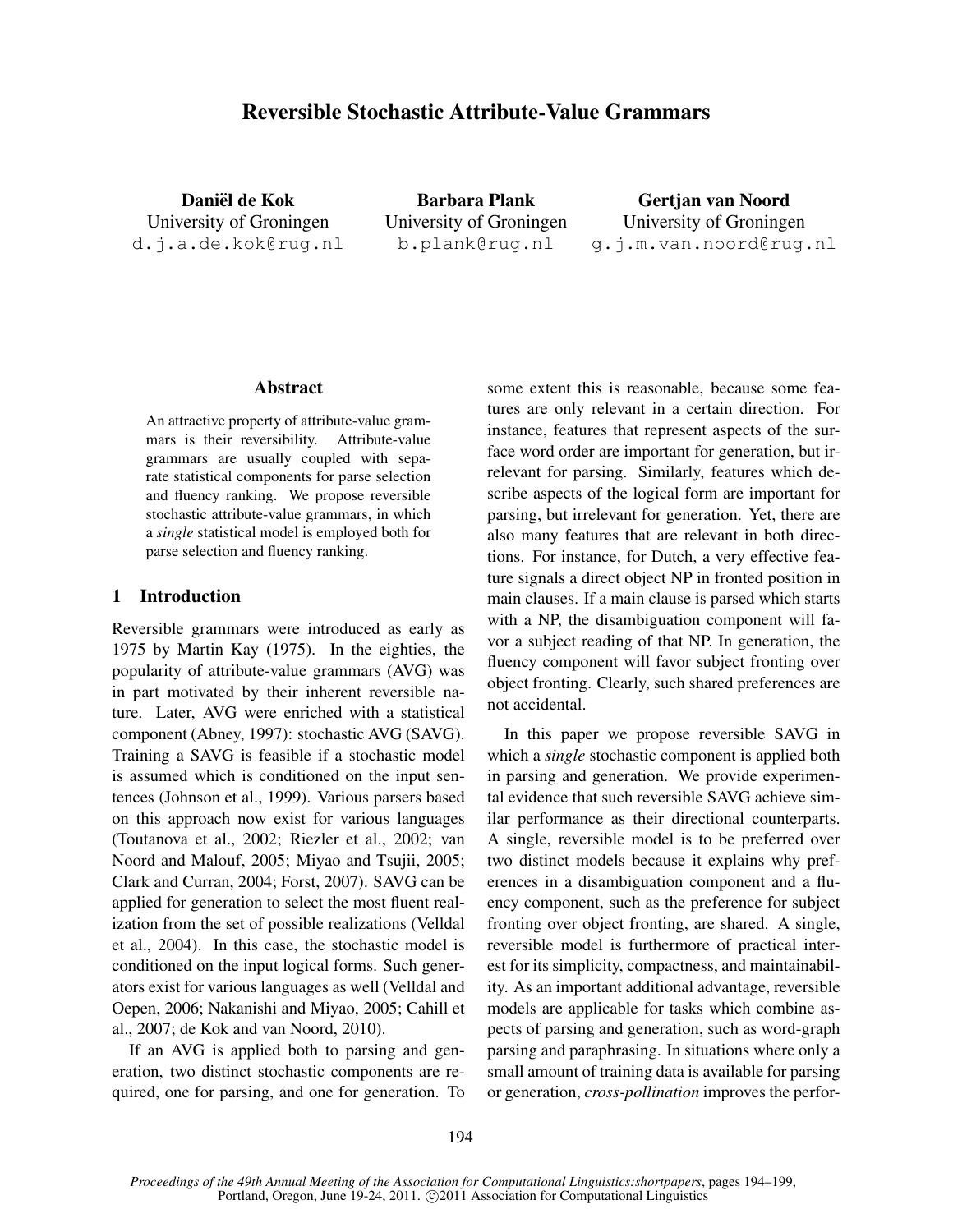mance of a model. If preferences are shared between parsing and generation, it follows that a generator could benefit from parsing data and vice versa. We present experimental results indicating that in such a bootstrap scenario a reversible model achieves better performance.

# 2 Reversible SAVG

As Abney (1997) shows, we cannot use relatively simple techniques such as relative frequencies to obtain a model for estimating derivation probabilities in attribute-value grammars. As an alternative, he proposes a maximum entropy model, where the probability of a derivation  $d$  is defined as:

$$
p(d) = \frac{1}{Z} \exp \sum_{i} \lambda_i f_i(d) \tag{1}
$$

 $f_i(d)$  is the frequency of feature  $f_i$  in derivation d. A weight  $\lambda_i$  is associated with each feature  $f_i$ . In  $(1)$ ,  $Z$  is a normalizer which is defined as follows, where  $\Omega$  is the set of derivations defined by the grammar:

$$
Z = \sum_{d' \in \Omega} \exp \sum_{i} \lambda_i f_i(d')
$$
 (2)

Training this model requires access to *all* derivations  $\Omega$  allowed by the grammar, which makes it hard to implement the model in practice.

Johnson et al. (1999) alleviate this problem by proposing a model which conditions on the input sentence s:  $p(d|s)$ . Since the number of derivations for a given sentence  $s$  is usually finite, the calculation of the normalizer is much more practical. Conversely, in generation the model is conditioned on the input logical form l,  $p(d|l)$  (Velldal et al., 2004). In such directional stochastic attribute-value grammars, the probability of a derivation  $d$  given an input  $x$  (a sentence or a logical form) is defined as:

$$
p(d|x) = \frac{1}{Z(x)} \exp \sum_{i} \lambda_i f_i(x, d) \tag{3}
$$

with  $Z(x)$  as  $(\Omega(x))$  are all derivations for input x):

$$
Z(x) = \sum_{d' \in \Omega(x)} \exp \sum_{i} \lambda_i f_i(x, d')
$$
 (4)

Consequently, the constraint put on feature values during training only refers to derivations with the same input. If  $X$  is the set of inputs (for parsing, all sentences in the treebank; for generation, all logical forms), then we have:

$$
E_p(f_i) - E_{\tilde{p}}(f_i) = 0 \equiv \qquad (5)
$$
  

$$
\sum_{x \in X} \sum_{d \in \Omega(x)} \tilde{p}(x)p(d|x)f_i(x,d) - \tilde{p}(x,d)f_i(x,d) = 0
$$

Here we assume a uniform distribution for  $\tilde{p}(x)$ . Let  $j(d)$  be a function which returns 0 if the derivation  $d$  is inconsistent with the treebank, and 1 in case the derivation is correct.  $\tilde{p}(x, d)$  is now defined in such a way that it is 0 for incorrect derivations, and uniform for correct derivations for a given input:

$$
\tilde{p}(x,d) = \tilde{p}(x) \frac{j(d)}{\sum_{d' \in \Omega(x)} j(d')}
$$
\n(6)

Directional SAVG make parsing and generation practically feasible, but require separate models for parse disambiguation and fluency ranking.

Since parsing and generation both create derivations that are in agreement with the constraints implied by the input, a single model can accompany the attribute-value grammar. Such a model estimates the probability of a derivation  $d$  given a set of constraints c,  $p(d|c)$ . We use conditional maximum entropy models to estimate  $p(d|c)$ :

$$
p(d|c) = \frac{1}{Z(c)} \exp \sum_{i} \lambda_i f_i(c, d) \tag{7}
$$

$$
Z(c) = \sum_{d' \in \Omega(c)} exp \sum_{i} \lambda_i f_i(c, d')
$$
 (8)

We derive a reversible model by training on data for parse disambiguation and fluency ranking simultaneously. In contrast to directional models, we impose the two constraints per feature given in figure 1: one on the feature value with respect to the sentences S in the parse disambiguation treebank and the other on the feature value with respect to logical forms L in the fluency ranking treebank. As a result of the constraints on training defined in figure 1, the feature weights in the reversible model distinguish, at the same time, good parses from bad parses as well as good realizations from bad realizations.

# 3 Experimental setup and evaluation

To evaluate reversible SAVG, we conduct experiments in the context of the Alpino system for Dutch.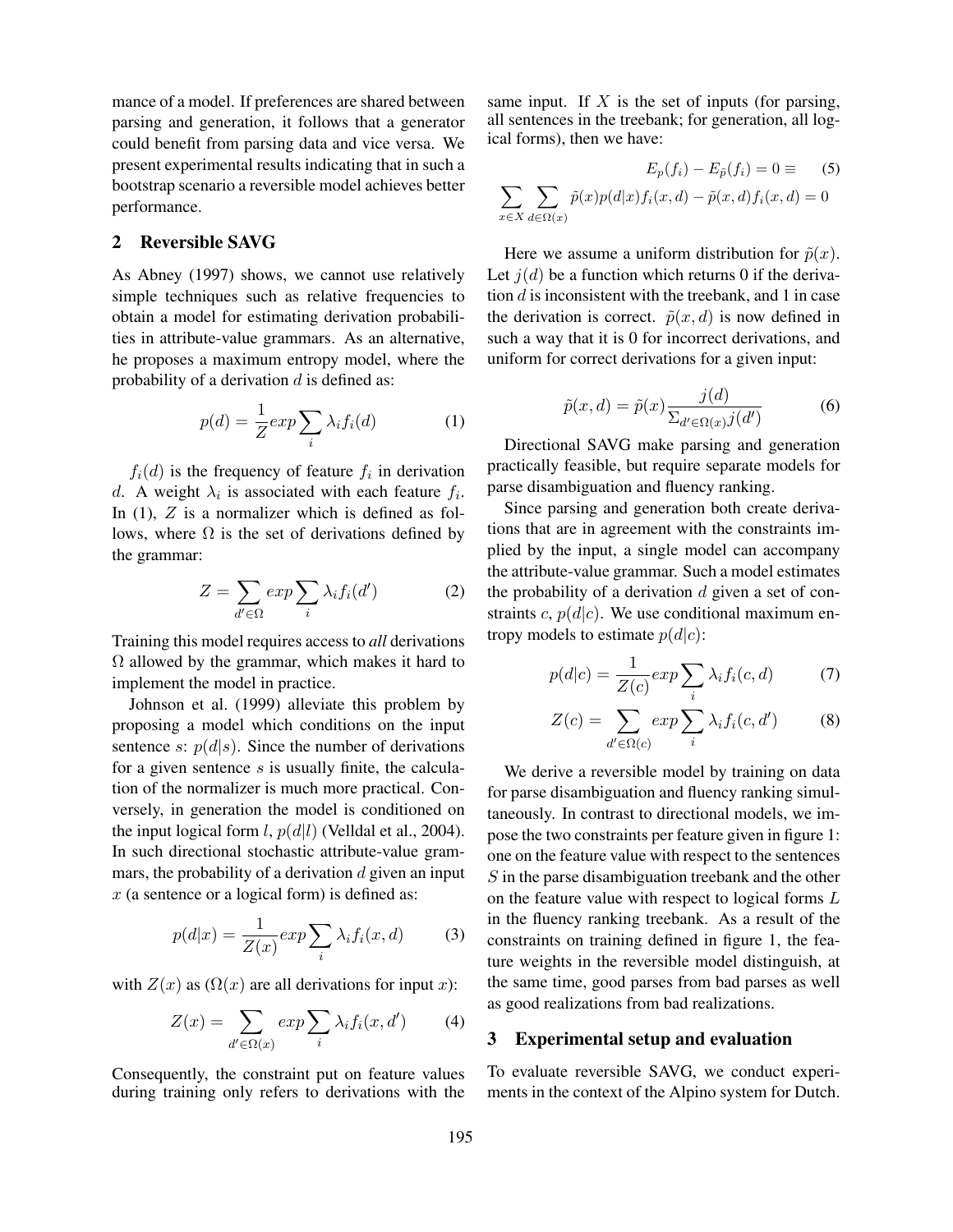$$
\sum_{s \in S} \sum_{d \in \Omega(s)} \tilde{p}(s)p(d|c=s) f_i(s, d) - \tilde{p}(c=s, d) f_i(s, d) = 0
$$

$$
\sum_{l \in L} \sum_{d \in \Omega(l)} \tilde{p}(l)p(d|c=l) f_i(l, d) - \tilde{p}(c=l, d) f_i(l, d) = 0
$$

Figure 1: Constraints imposed on feature values for training reversible models  $p(d|c)$ .

Alpino provides a wide-coverage grammar, lexicon and parser (van Noord, 2006). Recently, a sentence realizer has been added that uses the same grammar and lexicon (de Kok and van Noord, 2010).

In the experiments, the cdbl part of the Alpino Treebank (van der Beek et al., 2002) is used as training data (7,154 sentences). The WR-P-P-H part (2,267 sentences) of the LASSY corpus (van Noord et al., 2010), which consists of text from the Trouw 2001 newspaper, is used for testing.

# 3.1 Features

The features that we use in the experiment are the same features which are available in the Alpino parser and generator. In the following section, these features are described in some detail.

Word adjacency. Two word adjacency features are used as auxiliary distributions (Johnson and Riezler, 2000). The first feature is the probability of the sentence according to a word trigram model. The second feature is the probability of the sentence according to a tag trigram model that uses the partof-speech tags assigned by the Alpino system. In both models, linear interpolation smoothing for unknown trigrams, and Laplacian smoothing for unknown words and tags is applied. The trigram models have been trained on the Twente Nieuws Corpus corpus (approximately 110 million words), excluding the Trouw 2001 corpus. In conventional parsing tasks, the value of the word trigram model is the same for all derivations of a given input sentence.

Lexical frames. Lexical analysis is applied during parsing to find all possible subcategorization frames for the tokens in the input sentence. Since some frames occur more frequently in good parses than others, we use feature templates that record the frames that were used in a parse. An example of such a feature is: "'to play' serves as an intransitive verb". We also use an auxiliary distribution of word and frame combinations that was trained on a large corpus of automatically annotated sentences (436 million words). The values of lexical frame features are constant for all derivations in sentence realization, unless the frame is not specified in the logical form.

Dependency relations. There are also feature templates which describe aspects of the dependency structure. For each dependency, three types of dependency features are extracted. Examples of such features are "a pronoun is used as the subject of a verb", "the pronoun 'she' is used as the subject of a verb", "the noun 'beer' is used as the object of the verb 'drink'". In addition, features are used which implement auxiliary distributions for selectional preferences, as described in Van Noord (2007). In conventional realization tasks, the values of these features are constant for all derivations for a given input representation.

Syntactic features. Syntactic features include features which record the application of each grammar rule, as well as features which record the application of a rule in the context of another rule. An example of the latter is 'rule 167 is used to construct the second daughter of a derivation constructed by rule 233'. In addition, there are features describing more complex syntactic patterns such as: fronting of subjects and other noun phrases, orderings in the middle field, long-distance dependencies, and parallelism of conjuncts in coordination.

#### 3.2 Parse disambiguation

Earlier we assumed that a treebank is a set of correct derivations. In practice, however, a treebank only contains an abstraction of such derivations (in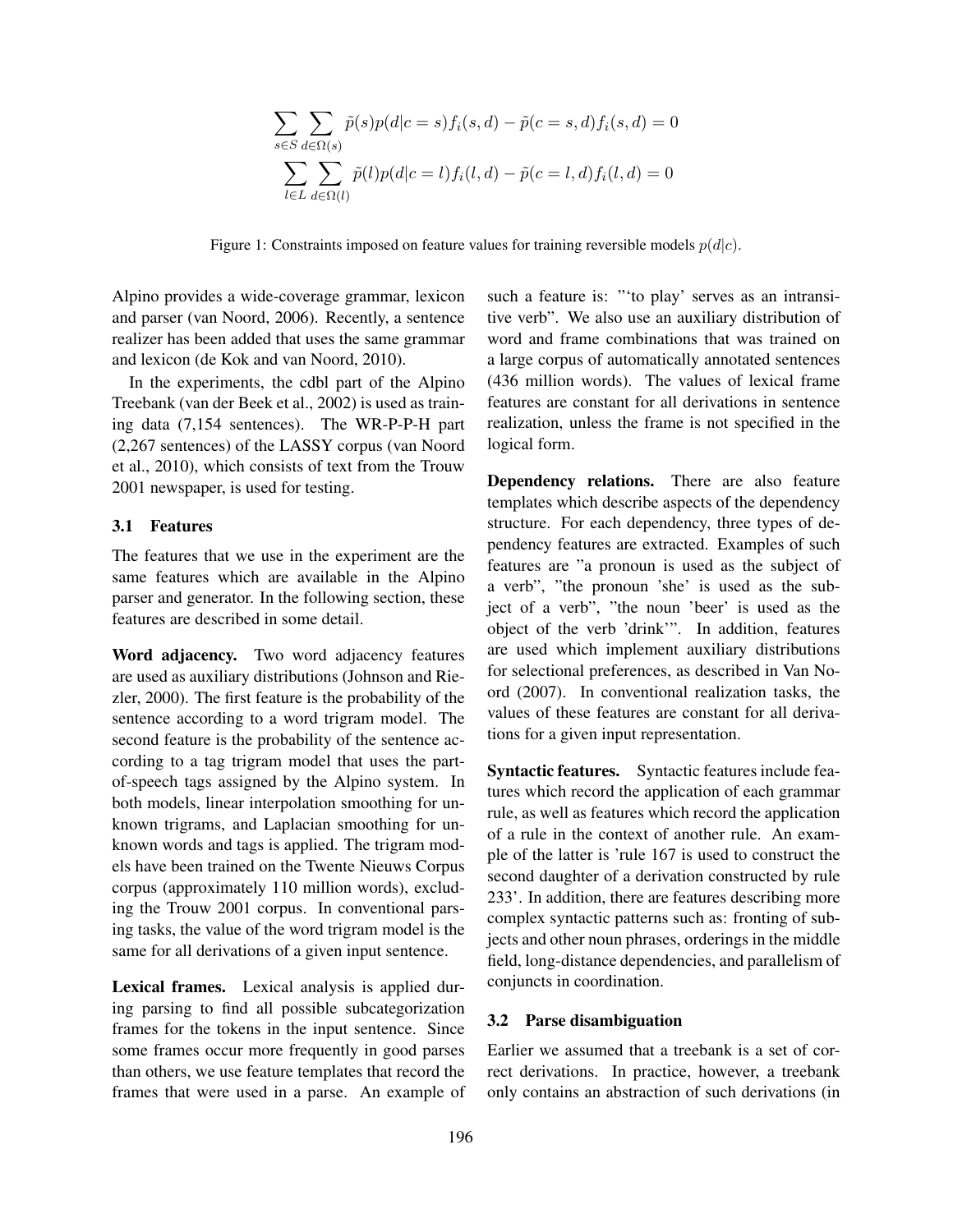our case sentences with corresponding dependency structures), thus abstracting away from syntactic details needed in a parse disambiguation model. As in Osborne (2000), the derivations for the parse disambiguation model are created by parsing the training corpus. In the current setting, up to at most 3000 derivations are created for every sentence. These derivations are then compared to the gold standard dependency structure to judge the quality of the parses. For a given sentence, the parses with the highest concept accuracy (van Noord, 2006) are considered correct, the rest is treated as incorrect.

#### 3.3 Fluency ranking

For fluency ranking we also need access to full derivations. To ensure that the system is able to generate from the dependency structures in the treebank, we parse the corresponding sentence, and select the parse with the dependency structure that corresponds most closely to the dependency structure in the treebank. The resulting dependency structures are fed into the Alpino chart generator to construct derivations for each dependency structure. The derivations for which the corresponding sentences are closest to the original sentence in the treebank are marked correct. Due to a limit on generation time, some longer sentences and corresponding dependency structures were excluded from the data. As a result, the average sentence length was 15.7 tokens, with a maximum of 26 tokens. To compare a realization to the correct sentence, we use the General Text Matcher (GTM) method (Melamed et al., 2003; Cahill, 2009).

## 3.4 Training the models

Models are trained by taking an informative sample of  $\Omega(c)$  for each c in the training data (Osborne, 2000). This sample consists of at most 100 randomly selected derivations. Frequency-based feature selection is applied (Ratnaparkhi, 1999). A feature f *partitions*  $\Omega(c)$ , if there are derivations d and d' in  $\Omega(c)$  such that  $f(c, d) \neq f(c, d')$ . A feature is used if it partitions the informative sample of  $\Omega(c)$ for at least two c. Table 1 lists the resulting characteristics of the training data for each model.

We estimate the parameters of the conditional

|            |       |       | Features Inputs Derivations |
|------------|-------|-------|-----------------------------|
| Generation | 1727  | 3688  | 141808                      |
| Parse      | 25299 | 7133  | 376420                      |
| Reversible | 25578 | 10811 | 518228                      |

Table 1: Size of the training data for each model

maximum entropy models using  $TinyEst$ ,<sup>1</sup> with a Gaussian  $(\ell_2)$  prior distribution ( $\mu = 0, \sigma^2 = 1000$ ) to reduce overfitting (Chen and Rosenfeld, 1999).

#### 4 Results

#### 4.1 Parse disambiguation

Table 2 shows the results for parse disambiguation. The table also provides lower and upper bounds: the baseline model selects an arbitrary parse per sentence; the oracle chooses the best available parse. Figure 2 shows the learning curves for the directional parsing model and the reversible model.

| <b>Model</b>    |       | $CA(\%)$ f-score $(\%)$ |
|-----------------|-------|-------------------------|
| <b>Baseline</b> | 75.88 | 76.28                   |
| Oracle          | 94.86 | 95.09                   |
| Parse model     | 90.93 | 91.28                   |
| Reversible      | 90.87 | 91.21                   |

Table 2: Concept Accuracy scores and f-scores in terms of named dependency relations for the parsing-specific model versus the reversible model.

The results show that the general, reversible, model comes very close to the accuracy obtained by the dedicated, parsing specific, model. Indeed, the tiny difference is not statistically significant. We compute statistical significance using the *Approximate Randomization Test* (Noreen, 1989).

#### 4.2 Fluency ranking

Table 3 compares the reversible model with a directional fluency ranking model. Figure 3 shows the learning curves for the directional generation model and the reversible model. The reversible model achieves similar performance as the directional model (the difference is not significant).

To show that a reversible model can actually profit from mutually shared features, we report on an experiment where only a small amount of generation

<sup>1</sup>http://github.com/danieldk/tinyest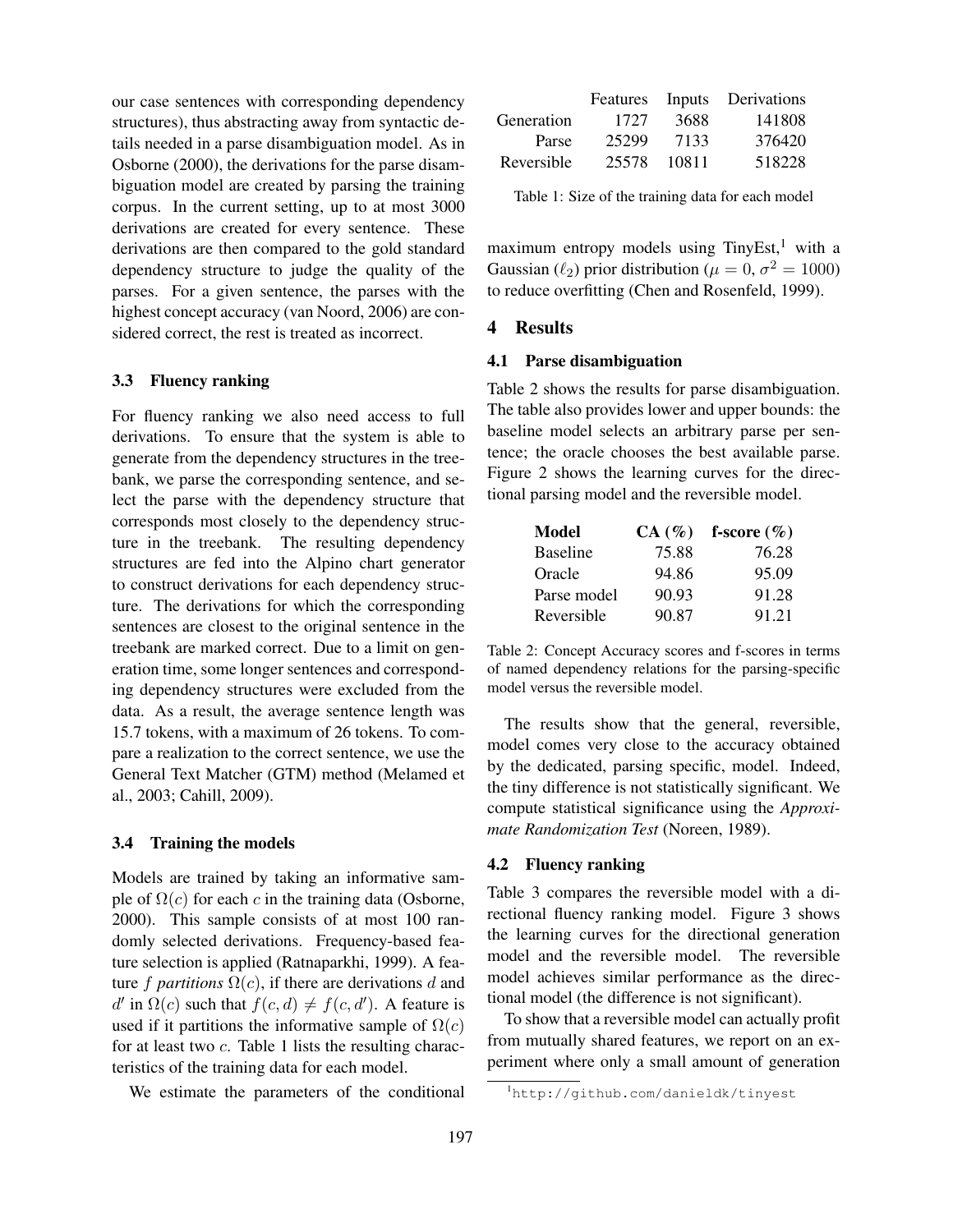



Proportion parse training data

Figure 2: Learning curve for directional and reversible models for parsing. The reversible model uses all training data for generation.

| Model      | GTM   |
|------------|-------|
| Random     | 55.72 |
| Oracle     | 86.63 |
| Fluency    | 71.82 |
| Reversible | 71.69 |

Table 3: General Text Matcher scores for fluency ranking using various models.

training data is available. In this experiment, we manually annotated 234 dependency structures from the cdbl part of the Alpino Treebank, by adding correct realizations. In many instances, there is more than one fluent realization. We then used this data to train a directional fluency ranking model and a reversible model. The results for this experiment are shown in Table 4. Since the reversible model outperforms the directional model we conclude that indeed fluency ranking benefits from parse disambiguation data.

| Model      | <b>GTM</b> |
|------------|------------|
| Fluency    | 70.54      |
| Reversible | 71.20      |

Table 4: Fluency ranking using a small amount of annotated fluency ranking training data (difference is significant at  $p < 0.05$ ).

Proportion generation training data

Figure 3: Learning curves for directional and reversible models for generation. The reversible models uses all training data for parsing.

# 5 Conclusion

We proposed reversible SAVG as an alternative to directional SAVG, based on the observation that syntactic preferences are shared between parse disambiguation and fluency ranking. This framework is not purely of theoretical interest, since the experiments show that reversible models achieve accuracies that are similar to those of directional models. Moreover, we showed that a fluency ranking model trained on a small data set can be improved by complementing it with parse disambiguation data.

The integration of knowledge from parse disambiguation and fluency ranking could be beneficial for tasks which combine aspects of parsing and generation, such as word-graph parsing or paraphrasing.